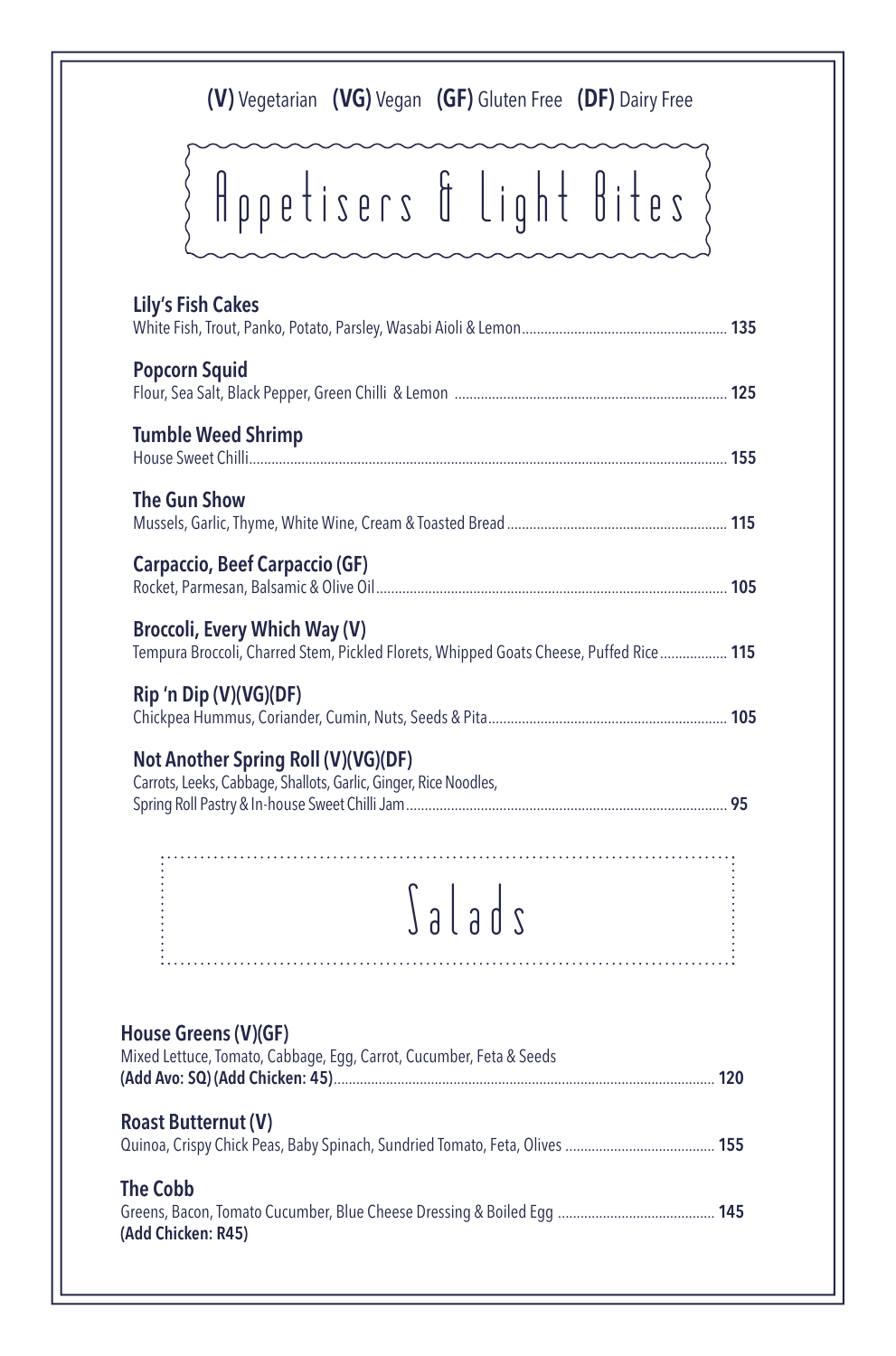|                          | BAGELS, WRAPS & TOASTIES<br>$(12pm-5pm)$                                                                                              |  |
|--------------------------|---------------------------------------------------------------------------------------------------------------------------------------|--|
| Lox On Bagel             |                                                                                                                                       |  |
|                          | <b>Green Goddess Bagel (V) (Optional Vegan)</b><br>Sesame Bagel, Green Herb Cream Cheese, Cucumber, Avocado, Sprouts, Butter Lettuce, |  |
| <b>Tuscan Tuna Wrap</b>  | Aioli, Sundried Tomato, Olives, Cucumber, Red Cabbage, Rocket, Soft Boiled Egg, Feta                                                  |  |
| <b>Crunchy LFC Wrap</b>  | Lily's Fried Chicken, Spicy Aioli, Slaw, Coriander, Jalapeño, Lime<br>(Ditch the Warp & Make It A Salad +25)                          |  |
|                          | Vegan Crunch Wrap (V)(VG)(DF)<br>Vegan Cream Cheese, Smashed Avocado, Vegan Pattie, Salsa, Tortilla Chips 145                         |  |
| <b>Hail Caesar Wrap</b>  | (Ditch The Wrap & Make It A Salad +25)                                                                                                |  |
| <b>Hot Pastrami, Rye</b> |                                                                                                                                       |  |
|                          | <b>Ultimate Grilled Cheese (V)</b>                                                                                                    |  |
|                          |                                                                                                                                       |  |

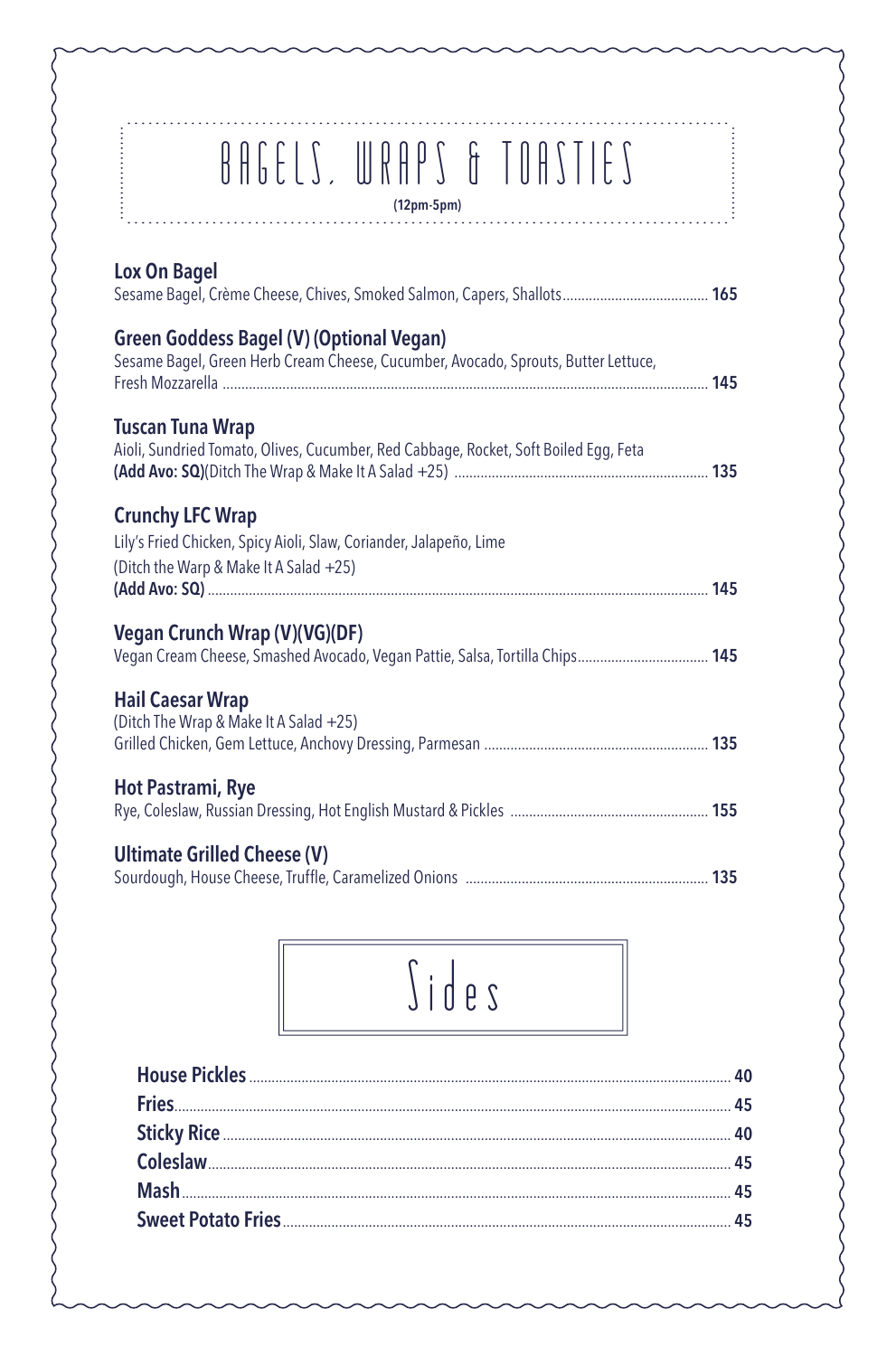### Buns... Burger Buns

### Titanic Burger 200g Beef Patty, Mustard, Cheddar, Caramelized Onion, Burger Sauce, Tomato (Add Bun: 20) (Add Bacon: 35)......................................................................................................... 145 Umamifly Burger Umami Cheese, Tomato, Sesame Bun, Schmaltz Onions, Pickles, Mushrooms ............................... 175 Dirty Birdie Spiced Chicken Breast, Grilled Or Fried, Monterey Jack Cheese, Spicy Aioli, Dirty Slaw .................. 145

# Don't Eat Meat

#### Serious Mac & Cheese (V)

| Super Green Stir Fry (V)(VG)(GF)(DF) |  |
|--------------------------------------|--|
| <b>Nacho Friend Any More (V)</b>     |  |
| 145                                  |  |

| Snap Peas, Scallion, Edamame, Mushrooms, Spinach, |  |
|---------------------------------------------------|--|
|                                                   |  |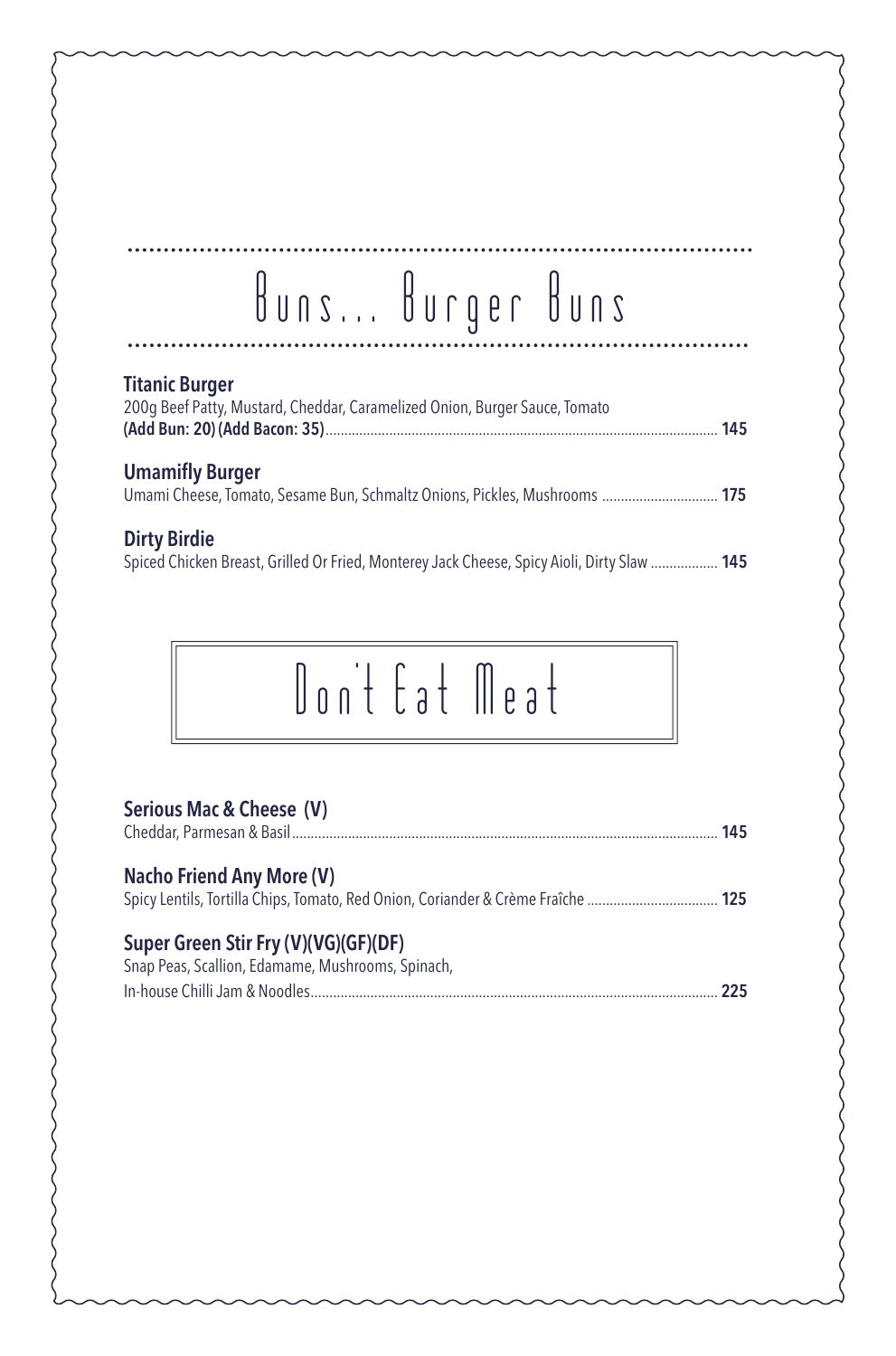# On The More Serious Side

Mains

| <b>You're Shrimply The Best</b>                                                                                       |  |
|-----------------------------------------------------------------------------------------------------------------------|--|
| <b>Epic Fish &amp; Chips</b>                                                                                          |  |
| <b>Just Keep Slimming (GF)</b><br>Crispy Skin White Fish, Cauliflower Purée, Raw Cauli Couscous, Lemon & Garden Herbs |  |
| <b>Sesame Street Tuna Fish (GF)</b><br>Seared Tuna Steak, Sticky Sesame & Spring Onion Rice,                          |  |
| <b>Upstream Trout</b>                                                                                                 |  |
| <b>Grilled Calamari (GF)</b>                                                                                          |  |
| <b>LFC (Lily's Fried Chicken)</b>                                                                                     |  |
| <b>Gingery Chicken</b>                                                                                                |  |
| <b>Chargrilled Chicken</b>                                                                                            |  |
| You're my Butter Half                                                                                                 |  |
| <b>Holy Cow (GF)</b>                                                                                                  |  |
| Picca-Lily Rump (GF)                                                                                                  |  |
| <b>Monsieur Sirloin (GF)</b>                                                                                          |  |
|                                                                                                                       |  |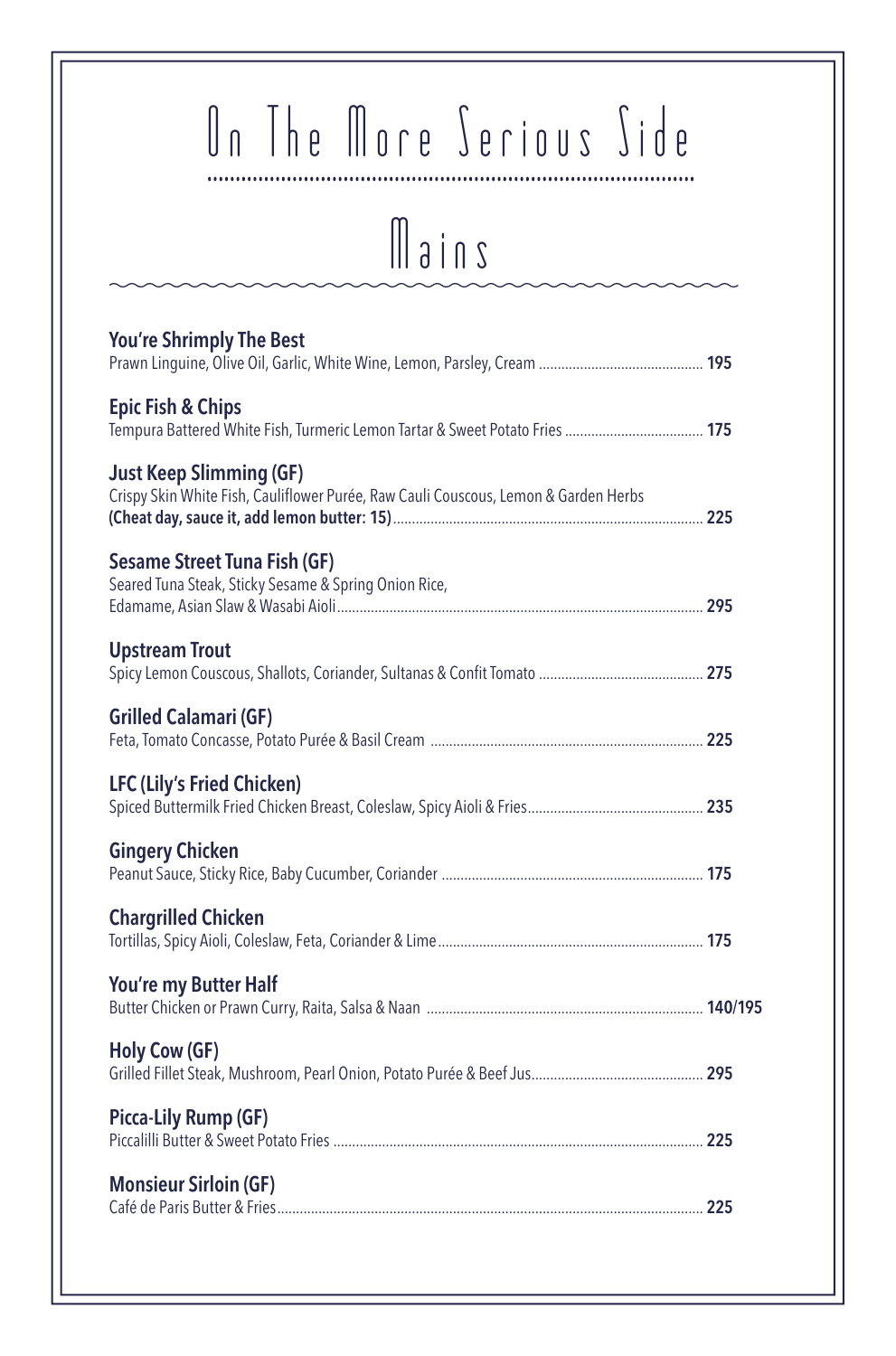| Sweet Things                                                                                                           | $\ddot{\bullet}$ |
|------------------------------------------------------------------------------------------------------------------------|------------------|
| <b>Please Sir Can I Have S'more</b>                                                                                    |                  |
| <b>Mad Mango Tart</b>                                                                                                  |                  |
| <b>Power Puffs</b>                                                                                                     |                  |
| <b>Espresso Yourself</b>                                                                                               |                  |
| <b>Skillet Apple (GF)</b><br>Granny Smith Apple, Cranberries, Pecan Oat Crumble & Vanilla Pod Ice Cream  125           |                  |
| <b>Death By Chocolate</b><br>Chocolate Tart, White Chocolate Mousse, Salted Caramel, Chocolate Sauce, Caramel Popcorn, |                  |